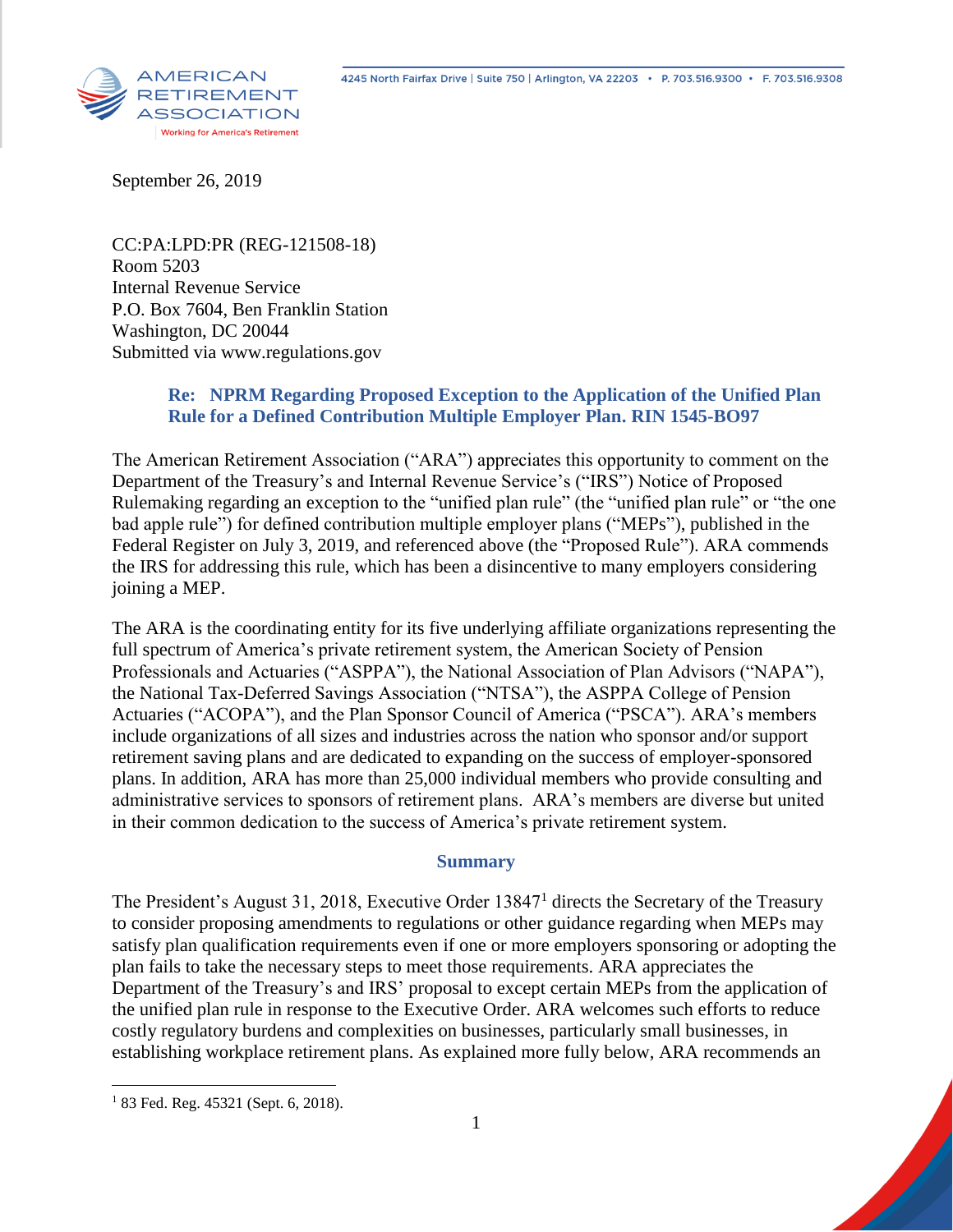even more expansive process to cover situations in addition to the most common type of qualification failure in a MEP, as well as specific recommendations on the procedures in the Proposed Rule:

- ARA believes that the procedures for complying with the notice requirements of the exception should be simplified, particularly in futile situations, and the notice periods should be modified.
- ARA recommends clarifying that if qualification failures are attributable to multiple employers, and those failures are each independently attributable solely to the individual employers, that the failures be treated as qualification failures solely with respect to those individual employers.
- ARA recommends expanding the Proposed Rule to address situations where the section 413(c) plan administrator itself has taken actions (or not taken actions) that result in a plan qualification failure.
- ARA believes that the procedures for complying with spinoff-termination requirements of a plan with a known qualification failure should be simplified. At the same time, ARA believes that a final rulemaking should include additional detail about proper reporting of spinoffs to the IRS.
- ARA recommends that a spinoff not be required where an employer is unresponsive or refuses to take corrective action. ARA recommends that the direct partial termination from a MEP due to an unresponsive participating employer instead be treated as a distributable event.

### **Discussion**

**1. Notice Requirements.** ARA appreciates the necessity of notifying unresponsive participating employers. However, ARA believes the structure under the Proposed Rule, involving three notices to employers and up to nine months to provide the notices, is too lengthy and burdensome for the section 413(c) plan administrator. It also places the individual participants that are employees of the unresponsive employers at risk of undesirable delays and unnecessary expenses. We believe that there are reasonable steps that could be taken in the final regulations to reduce this burden.

Because these notices are intended to offer employers the opportunity to take remedial action and any notices or communications would be going to already unresponsive participating employers, there are several effective options that would speed the process and achieve the spinofftermination sooner. The first and second notices provide identical information. The difference between the two is that the second notice must state that if the employer is still not responsive, a third notice will be sent to participants who are employees of the unresponsive employer as well as the Department of Labor ("DOL"). This seems unnecessarily redundant. As one option, the first notice simply could be eliminated and the second notice in the proposed rule could be made into the first notice. Another option would be to shorten the second notice from 90 to 30 days.

If all three notices are retained in a final regulation, ARA believes that the response time should be shortened. For example, a 60-day response time for the second notice and a 30-day response time for the third notice could be substituted for the two 90-day periods: this alone would save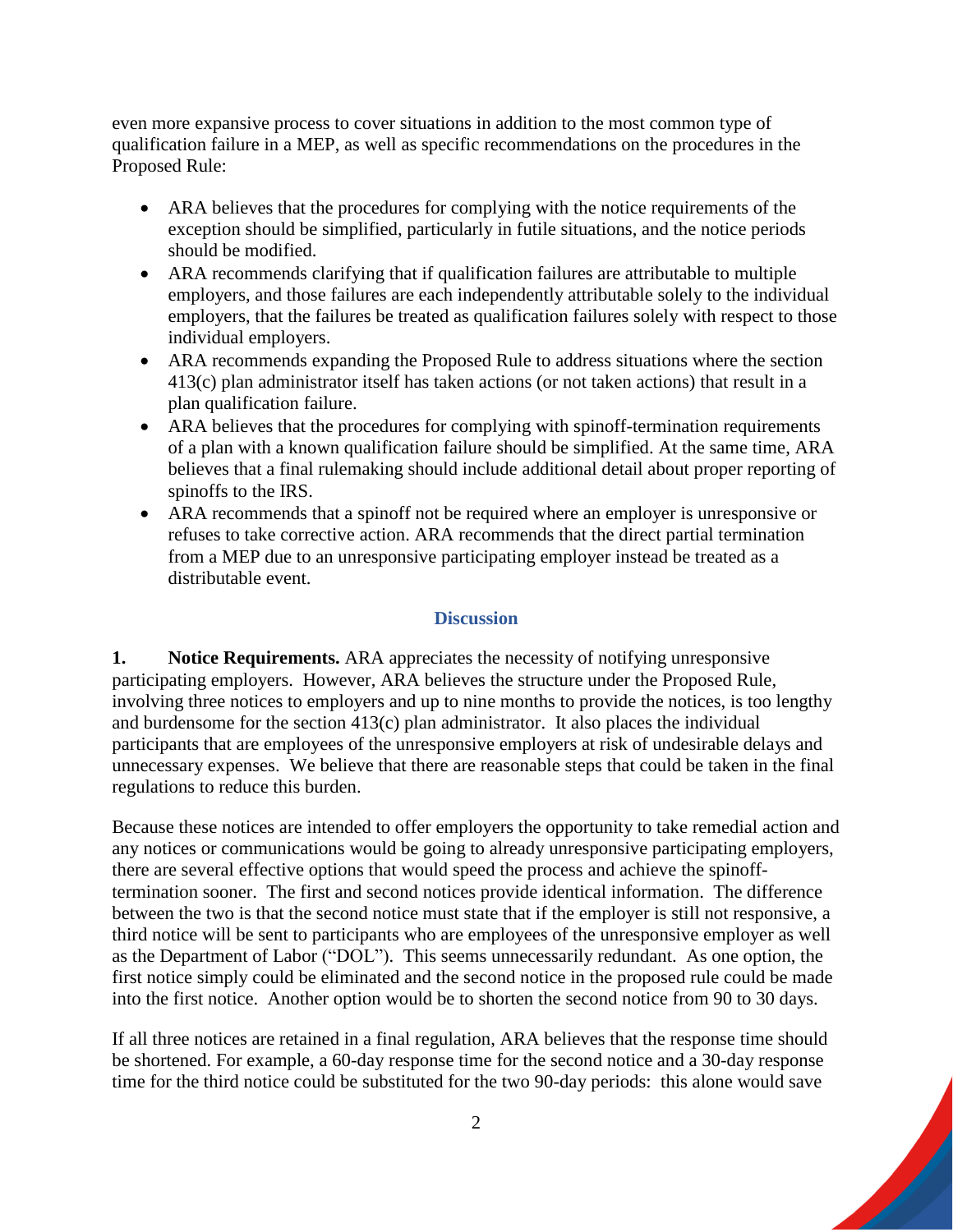90 days. We do not see a particular reason to keep the third notice at 90 days when the first two notices have already been ignored. Additionally, in the case of a clearly futile situation—such as where the business owner is incarcerated and all business operations have ceased—an option to dispense with both the second and third notices seems reasonable. *ARA recommends* shortening the notice periods, eliminating the first notice, and/or providing a simpler rule in clearly futile situations that result in a speedier terminations.

**2. Remedial Actions for Potential Qualification Failures.** ARA is concerned that the regulations are not clear regarding which errors are eligible for relief. The proposed provision relating to appropriate remedial action with respect to a potential qualification failure seems only to contemplate a known qualification failure that is "attributable *solely* to that employer"<sup>2</sup> (emphasis added). ARA recommends clarifying the meaning of the phrase "attributable solely to that employer." In particular, ARA recommends clarifying whether this means that the participating employer must have caused the error and therefore errors caused by the MEP administrator are not eligible, even if they impact only one participating employer. In addition, ARA recommends clarifying that if there are multiple employers each with qualification failures and those failures are each independently attributable solely to the individual employers (even if the failures are substantially identical), then each failure is attributable solely to the applicable employer and therefore eligible to become known qualification failures with respect to those individual employers. To assist employers and practitioners, *ARA recommends* the final regulations provide examples of failures that are attributable solely to an employer and, perhaps more importantly, those that are not attributable solely to an employer.

**3. Section 413(c) Plan Administrator Failures.** In some situations, the section 413(c) plan administrator may have taken actions that result in a potential or known qualification failure. For example, we are aware of situations in which a section 413(c) plan administrator was not correctly applying service crediting rules to one or more participating employers. It is not clear whether the rule for remedial actions for potential qualification failures discussed in #2 above applies in the situation where a section 413(c) plan administrator itself contributes to a failure. *ARA recommends* clarifying how this rule applies where the section 413(c) plan administrator has taken actions resulting in a plan qualification failure and, in particular, recommends that an employer be permitted (and section 413(c) plan administrator required to permit the employer) to separate itself from the multiple employer plan if there is a plan-wide failure (i.e., involving multiple employers), to correct the qualification failure with respect to its separate plan, and the failure of the section 413(c) plan administrator to correct the remainder of the plan will not impact the qualification of the employer's corrected plan.

**4. Employer-Initiated Spinoffs.** If an unresponsive participating employer initiates a spinoff by directing the section 413(c) plan administrator to spin off assets for the employer's employees, the section 413(c) plan administrator must implement this direction and complete a spinoff within 180 days of the date the employer initiates the spinoff. Then, the section 413(c) plan administrator "must report the spinoff to the IRS (in the manner prescribed by the IRS in forms, instructions, and other guidance)."

 $\overline{a}$ 

<sup>&</sup>lt;sup>2</sup> See section 1.413-2(g)(5)(ii) of the Proposed Rule.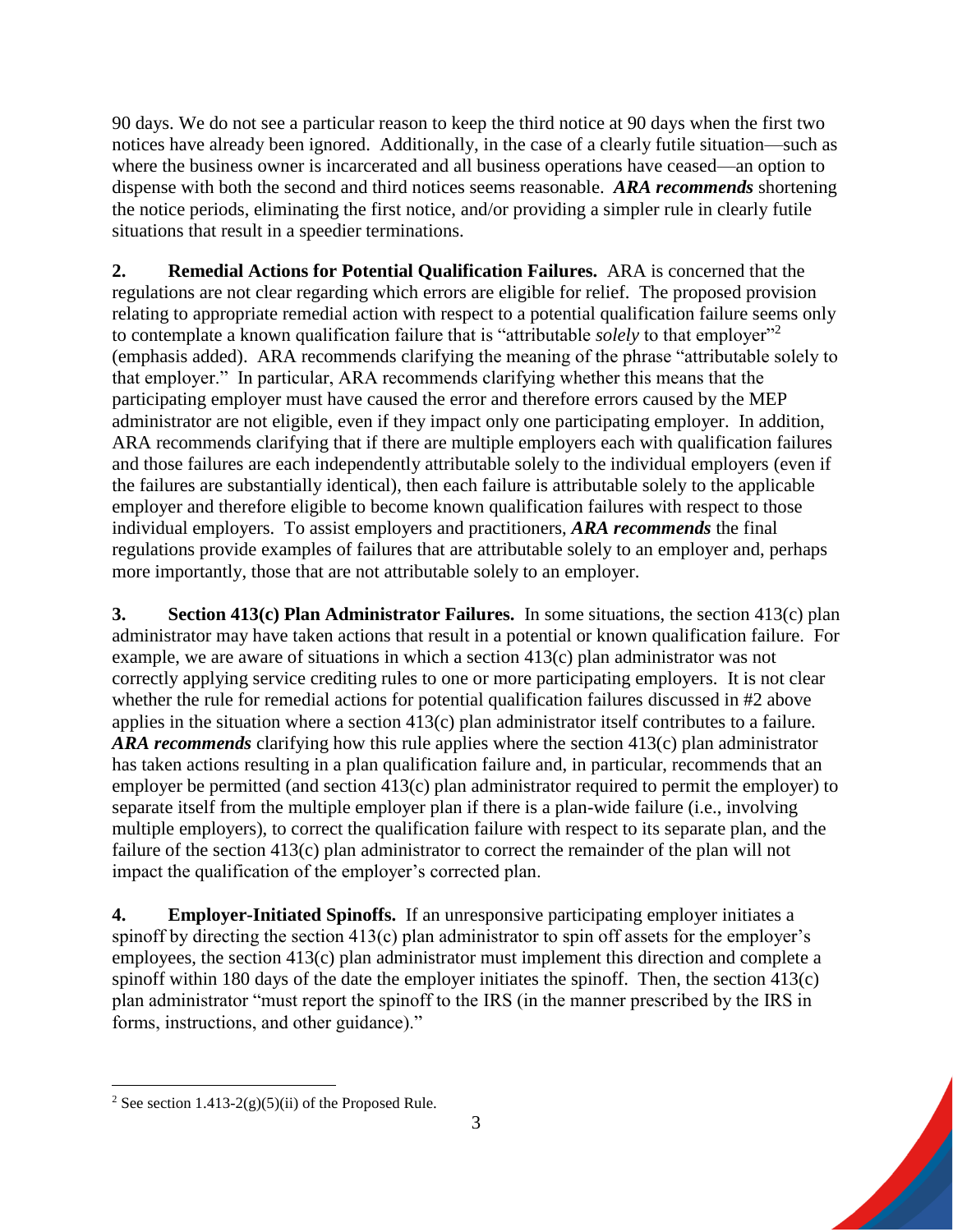ARA has a few concerns with this reporting requirement. First, because the spinoff is employerinitiated, the section 413(c) plan administrator may not know of the qualification failure. In other words, there could be a potential qualification failure, but not a known failure. Further, the employer-initiated spinoff may be followed by correction of the failure, of which the section 413(c) plan administrator might have no knowledge, so the information that the section 413(c) plan administrator is required to report to the IRS is critical to know. The purpose of reporting to the IRS is not clear. Is this merely an information return, is it intended to provide abundant data on the spinoff that the section 413(c) plan administrator must attest to, or is it to provide the IRS with information on plans to follow up with on examination? If the purpose is to permit the IRS to follow up with spun-off plans through examinations, reporting such information to the IRS would be unduly punitive to the employer who is taking affirmative action and control of its plan (and may be electing to do a spinoff because of disagreements with the section 413(c) plan administrator). Employers should not be penalized for acting affirmatively with respect to plan errors. The Proposed Rule does not specify how this reporting is to be made, what information is required to be reported, and what the IRS is expected to do with this information. At the time the section 413(c) plan administrator is making the report to the IRS, the administrator may in fact have insufficient knowledge about whether or not there is a qualification defect and to what extent it has been corrected. Nevertheless, the section 413(c) plan administrator may believe it is obligated to report a potential qualification failure as a known failure depending on how the IRS constructs the reporting form. *ARA recommends* more detail be provided about how the spinoff is reported to the IRS before this section of the Proposed Rule is finalized.

#### **5. Involuntary Spin-Off Termination**

Under the Proposed Rule, if a participating employer does not take appropriate corrective action or initiate a spinoff, the section 413(c) plan administrator is required to initiate a spinoff of the plan assets and account balances of the employees of the unresponsive employer. A termination of the spun-off plan (a "spinoff-termination") follows. ARA believes that the specificity of the Proposed Rule as to the requirements to spin off the unresponsive employer's portion of the plan to a separate plan—with the same administrator and trustee, followed by plan termination and distributions to participants—could involve practical problems and unduly impact participants negatively. For example, there may be questions as to whether segregation of the assets for the affected employer's portion of the plan in a separate trust would be required of the trustee. Further, the spinoff will involve significant administrative costs, including new plan documentation and, potentially, a plan audit—all of which will likely be charged to participant accounts. In general, ARA recommends that a spinoff not be required in these cases. The costs of the additional administrative expenses involved in the spinoff, negatively impacting the value of their accounts, outweigh the value of such actions where a termination will follow shortly. *ARA recommends* that, as an additional option in appropriate cases, a direct partial termination from a MEP due to an unresponsive participating employer be allowed to instead be treated as a distributable event.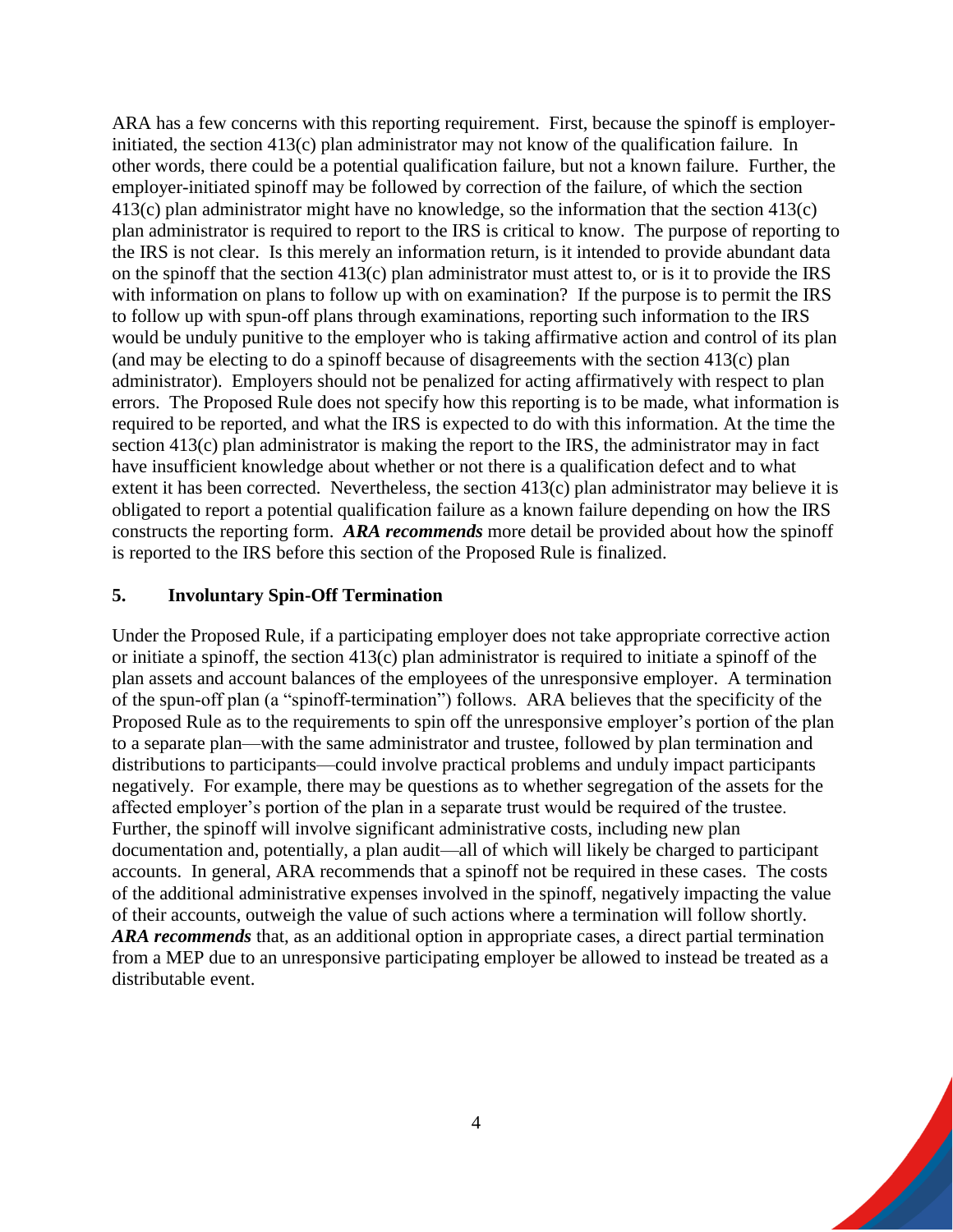## **6. Comments Requested**

Finally, the Proposed Rule requests comments on four specific topics.

1. The first question is whether and in what circumstances an exception to the unified plan rule should be available to defined benefit plans. ARA believes that a spinofftermination of defined benefit plan assets attributable to a noncompliant unresponsive employer presents undue risk to the employees of the remaining (compliant) employers in the open MEP. This risk can be existential for the remaining employers if the plan's funding and demographics are such that such a spinoff-termination favors the employees of the noncompliant employers. ARA strongly opposes providing an exception to the unified plan rule for defined benefit plans that would allow or require a section 413(c) plan administrator or participating employer to unilaterally effect a spinoff.

2. The second question is whether a DC MEP should be required to meet additional requirements to be eligible for the exception. Given our experience with a few MEP administrators that have not been completely diligent at all times, a threshold test that the section 413(c) plan administrator has not been sanctioned or penalized by the IRS in recent years could be a reasonable measure for preventing actions not in the best interest of plan participants of the MEP. In addition, to be eligible for the exception, the section 413(c) plan administrator should be required to permit an employer to spin off its portion of the plan and to correct any qualification errors impacting that portion of the plan of which the employer is aware. The section 413(c) plan administrator should be required to cooperate in any employer's attempt to correct errors occurring during the period the section 413(c) plan administrator operated the plan.

3. The third question is, in a spinoff, how should the MEP treat participants with assets attributable to multiple employers. In this situation, ARA believes that it would be reasonable to treat participants with assets attributable to multiple employers either (1) as two (or more) separate individuals for purposes of these proposed rules, or (2) as a single individual whose entire account is attributable to the last employer for whom they performed services. Thus, for example, under Option 1, a participant with assets attributable both to a compliant employer and an unresponsive employer would have an account that would be partially subject to the spinoff termination rules under the Proposed Rule, and whose remaining assets would simply remain in their "other" account under the continuing MEP. Alternatively, under Option 2, the participant would have his or her entire account attributable to the unresponsive employer if the unresponsive employer were the employer for whom they last performed services. Having both of these options available would help ensure that different section 413(c) plan administrators with varying recordkeeping systems could avail themselves of this relief.

4. The fourth question is what steps the Department of Labor ("DOL") should take to facilitate implementation of the Proposed Rule. As noted in the preamble to the Proposed Rule, a plan administrator implementing a spinoff may be concerned about its fiduciary responsibilities under ERISA as well as potential prohibited transactions. To address these concerns, ARA recommends issuance of interpretive ERISA guidance by